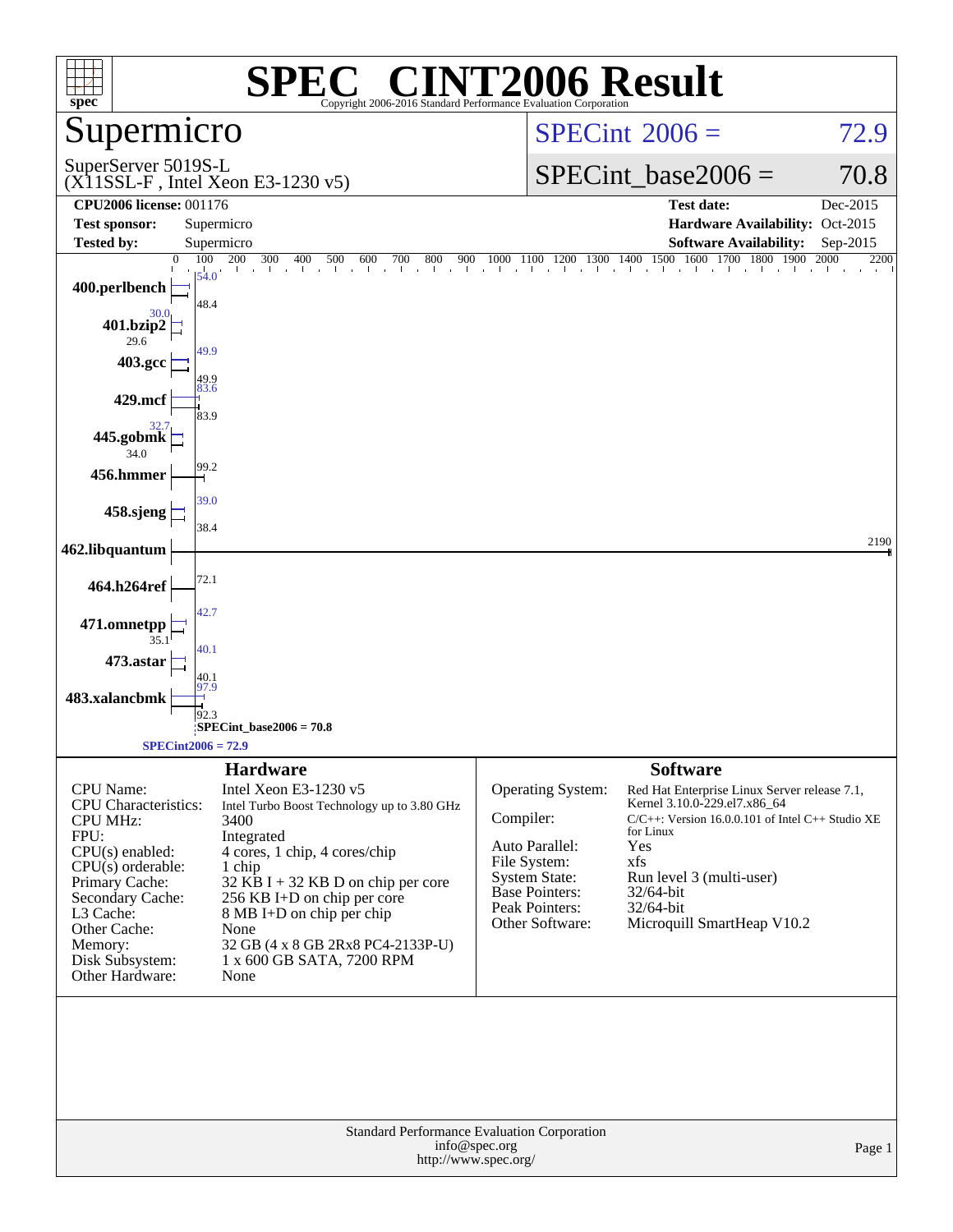

## Supermicro

## $SPECint2006 = 72.9$  $SPECint2006 = 72.9$

SuperServer 5019S-L

(X11SSL-F , Intel Xeon E3-1230 v5)

SPECint base2006 =  $70.8$ 

**[CPU2006 license:](http://www.spec.org/auto/cpu2006/Docs/result-fields.html#CPU2006license)** 001176 **[Test date:](http://www.spec.org/auto/cpu2006/Docs/result-fields.html#Testdate)** Dec-2015 **[Test sponsor:](http://www.spec.org/auto/cpu2006/Docs/result-fields.html#Testsponsor)** Supermicro Supermicro **[Hardware Availability:](http://www.spec.org/auto/cpu2006/Docs/result-fields.html#HardwareAvailability)** Oct-2015 **[Tested by:](http://www.spec.org/auto/cpu2006/Docs/result-fields.html#Testedby)** Supermicro **Supermicro [Software Availability:](http://www.spec.org/auto/cpu2006/Docs/result-fields.html#SoftwareAvailability)** Sep-2015

#### **[Results Table](http://www.spec.org/auto/cpu2006/Docs/result-fields.html#ResultsTable)**

|                                                                                                          | <b>Base</b>    |       |                |       |                | <b>Peak</b> |                |              |                |              |                |              |
|----------------------------------------------------------------------------------------------------------|----------------|-------|----------------|-------|----------------|-------------|----------------|--------------|----------------|--------------|----------------|--------------|
| <b>Benchmark</b>                                                                                         | <b>Seconds</b> | Ratio | <b>Seconds</b> | Ratio | <b>Seconds</b> | Ratio       | <b>Seconds</b> | <b>Ratio</b> | <b>Seconds</b> | <b>Ratio</b> | <b>Seconds</b> | <b>Ratio</b> |
| $ 400.\text{perlbench}$                                                                                  | 202            | 48.5  | 202            | 48.4  | 203            | 48.1        | 182            | 53.8         | 181            | 54.0         | <b>181</b>     | 54.0         |
| 401.bzip2                                                                                                | 327            | 29.5  | 326            | 29.6  | 326            | <u>29.6</u> | 322            | 30.0         | 321            | 30.1         | 321            | 30.0         |
| $403.\text{gcc}$                                                                                         | 161            | 50.0  | 161            | 49.9  | 162            | 49.8        | 161            | 49.9         | 161            | 49.9         | 162            | 49.7         |
| $429$ mcf                                                                                                | 109            | 83.9  | 108            | 84.2  | 111            | 81.9        | 109            | 83.6         | 109            | 83.5         | 109            | 83.6         |
| $445$ .gobmk                                                                                             | 308            | 34.0  | 308            | 34.0  | 308            | 34.0        | 321            | 32.7         | 321            | 32.7         | 321            | <u>32.7</u>  |
| $ 456$ .hmmer                                                                                            | 94.1           | 99.1  | 93.8           | 99.4  | 94.1           | 99.2        | 94.1           | 99.1         | 93.8           | 99.4         | 94.1           | 99.2         |
| $458$ .sjeng                                                                                             | 315            | 38.4  | 315            | 38.4  | 315            | 38.4        | 310            | 39.0         | 310            | 39.0         | 311            | 38.9         |
| 462.libquantum                                                                                           | 9.45           | 2190  | 9.46           | 2190  | 9.47           | 2190        | 9.45           | 2190         | 9.46           | 2190         | 9.47           | 2190         |
| 464.h264ref                                                                                              | 307            | 72.1  | 307            | 72.1  | 306            | 72.4        | 307            | 72.1         | 307            | 72.1         | 306            | 72.4         |
| 471.omnetpp                                                                                              | 178            | 35.1  | 176            | 35.5  | 178            | 35.0        | 146            | 42.9         | 147            | 42.6         | 146            | 42.7         |
| $473$ . astar                                                                                            | 176            | 39.8  | 175            | 40.1  | 175            | 40.2        | 175            | 40.0         | 175            | 40.1         | 174            | 40.3         |
| 483.xalancbmk                                                                                            | 74.8           | 92.3  | 74.8           | 92.3  | 74.5           | 92.6        | 70.2           | 98.2         | 70.4           | 97.9         | 70.5           | 97.8         |
| Results appear in the order in which they were run. Bold underlined text indicates a median measurement. |                |       |                |       |                |             |                |              |                |              |                |              |

#### **[Submit Notes](http://www.spec.org/auto/cpu2006/Docs/result-fields.html#SubmitNotes)**

The config file option 'submit' was used.

#### **[Operating System Notes](http://www.spec.org/auto/cpu2006/Docs/result-fields.html#OperatingSystemNotes)**

Stack size set to unlimited using "ulimit -s unlimited"

#### **[Platform Notes](http://www.spec.org/auto/cpu2006/Docs/result-fields.html#PlatformNotes)**

 BIOS Settings: Hyper-threading = Disabled Sysinfo program /home/cpu2006/config/sysinfo.rev6914 \$Rev: 6914 \$ \$Date:: 2014-06-25 #\$ e3fbb8667b5a285932ceab81e28219e1 running on localhost.localdomain Mon Dec 21 09:06:21 2015 This section contains SUT (System Under Test) info as seen by some common utilities. To remove or add to this section, see: <http://www.spec.org/cpu2006/Docs/config.html#sysinfo> From /proc/cpuinfo model name : Intel(R) Xeon(R) CPU E3-1230 v5 @ 3.40GHz 1 "physical id"s (chips) 4 "processors" cores, siblings (Caution: counting these is hw and system dependent. The following excerpts from /proc/cpuinfo might not be reliable. Use with caution.) cpu cores : 4 siblings : 4 Continued on next page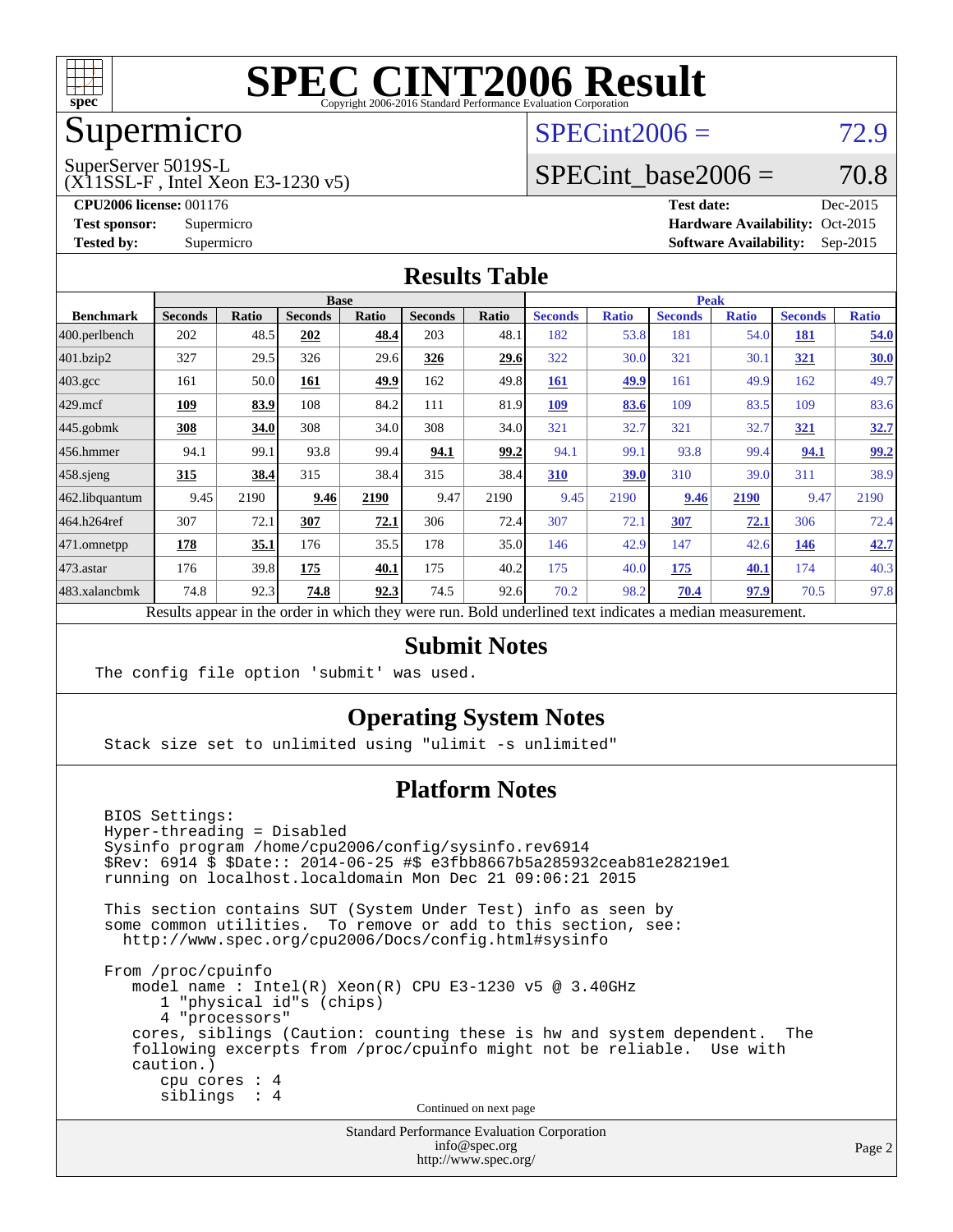

#### Supermicro

 $SPECint2006 = 72.9$  $SPECint2006 = 72.9$ 

SuperServer 5019S-L

(X11SSL-F , Intel Xeon E3-1230 v5)

 $SPECTnt\_base2006 = 70.8$ 

**[CPU2006 license:](http://www.spec.org/auto/cpu2006/Docs/result-fields.html#CPU2006license)** 001176 **[Test date:](http://www.spec.org/auto/cpu2006/Docs/result-fields.html#Testdate)** Dec-2015 **[Test sponsor:](http://www.spec.org/auto/cpu2006/Docs/result-fields.html#Testsponsor)** Supermicro Supermicro **[Hardware Availability:](http://www.spec.org/auto/cpu2006/Docs/result-fields.html#HardwareAvailability)** Oct-2015 **[Tested by:](http://www.spec.org/auto/cpu2006/Docs/result-fields.html#Testedby)** Supermicro **Supermicro [Software Availability:](http://www.spec.org/auto/cpu2006/Docs/result-fields.html#SoftwareAvailability)** Sep-2015

#### **[Platform Notes \(Continued\)](http://www.spec.org/auto/cpu2006/Docs/result-fields.html#PlatformNotes)**

 physical 0: cores 0 1 2 3 cache size : 8192 KB From /proc/meminfo MemTotal: 32603060 kB HugePages\_Total: 0 Hugepagesize: 2048 kB From /etc/\*release\* /etc/\*version\* os-release: NAME="Red Hat Enterprise Linux Server" VERSION="7.1 (Maipo)" ID="rhel" ID\_LIKE="fedora" VERSION\_ID="7.1" PRETTY\_NAME="Red Hat Enterprise Linux Server 7.1 (Maipo)" ANSI\_COLOR="0;31" CPE\_NAME="cpe:/o:redhat:enterprise\_linux:7.1:GA:server" redhat-release: Red Hat Enterprise Linux Server release 7.1 (Maipo) system-release: Red Hat Enterprise Linux Server release 7.1 (Maipo) system-release-cpe: cpe:/o:redhat:enterprise\_linux:7.1:ga:server uname -a: Linux localhost.localdomain 3.10.0-229.el7.x86\_64 #1 SMP Thu Jan 29 18:37:38 EST 2015 x86 64 x86 64 x86 64 GNU/Linux run-level 3 Dec 21 09:05 SPEC is set to: /home/cpu2006 Filesystem Type Size Used Avail Use% Mounted on /dev/mapper/rhel-home xfs 412G 164G 248G 40% /home Additional information from dmidecode: Warning: Use caution when you interpret this section. The 'dmidecode' program reads system data which is "intended to allow hardware to be accurately determined", but the intent may not be met, as there are frequent changes to hardware, firmware, and the "DMTF SMBIOS" standard. BIOS American Megatrends Inc. 1.0b 11/20/2015 Memory: 4x Micron 16ATF1G64AZ-2G1A2 8 GB 2 rank 2133 MHz

(End of data from sysinfo program)

#### **[General Notes](http://www.spec.org/auto/cpu2006/Docs/result-fields.html#GeneralNotes)**

Environment variables set by runspec before the start of the run: KMP\_AFFINITY = "granularity=fine,scatter" LD\_LIBRARY\_PATH = "/home/cpu2006/libs/32:/home/cpu2006/libs/64:/home/cpu2006/sh" OMP\_NUM\_THREADS = "4"

Continued on next page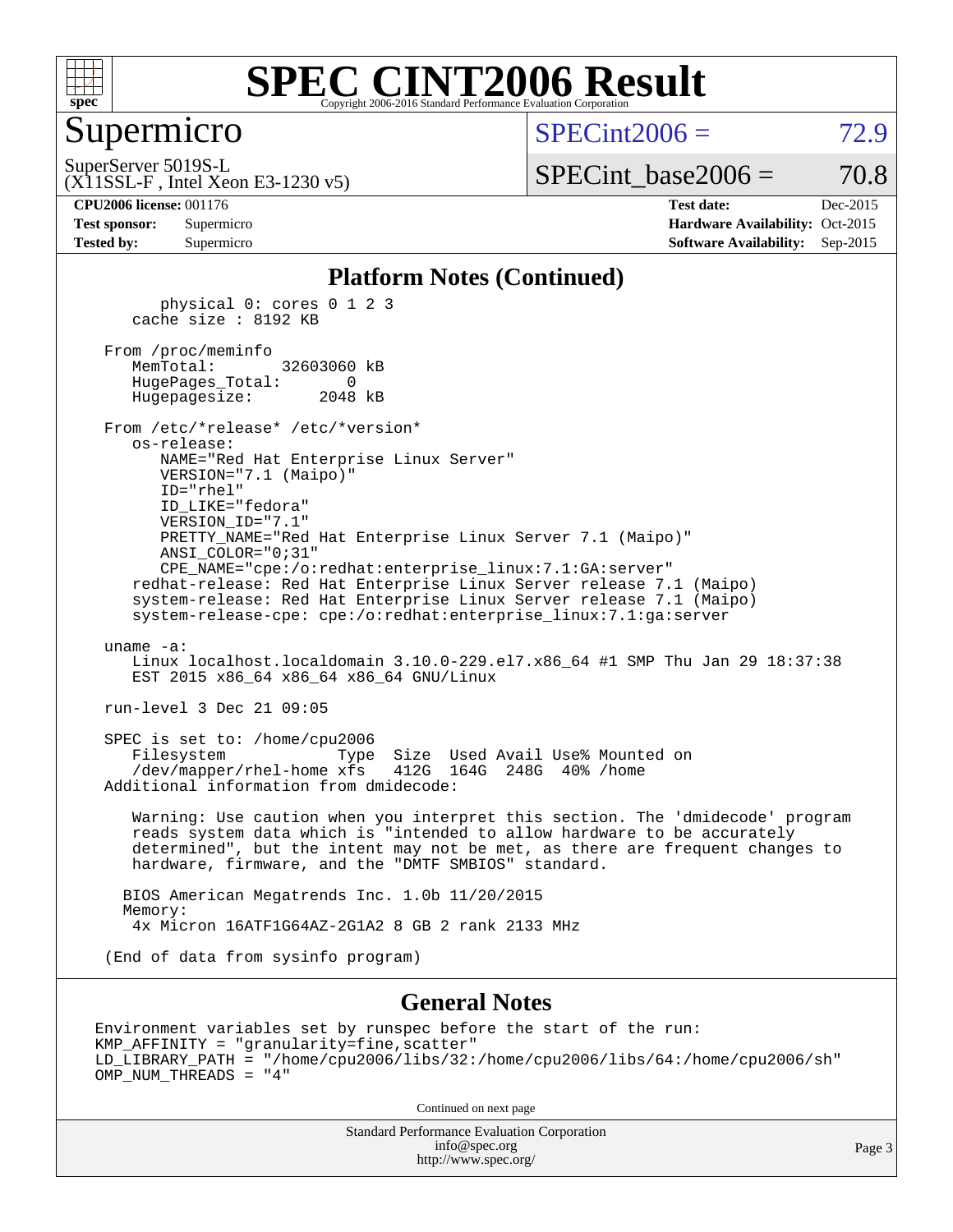

## Supermicro

 $SPECint2006 = 72.9$  $SPECint2006 = 72.9$ 

SuperServer 5019S-L

(X11SSL-F , Intel Xeon E3-1230 v5)

SPECint base2006 =  $70.8$ 

**[CPU2006 license:](http://www.spec.org/auto/cpu2006/Docs/result-fields.html#CPU2006license)** 001176 **[Test date:](http://www.spec.org/auto/cpu2006/Docs/result-fields.html#Testdate)** Dec-2015 **[Test sponsor:](http://www.spec.org/auto/cpu2006/Docs/result-fields.html#Testsponsor)** Supermicro Supermicro **[Hardware Availability:](http://www.spec.org/auto/cpu2006/Docs/result-fields.html#HardwareAvailability)** Oct-2015 **[Tested by:](http://www.spec.org/auto/cpu2006/Docs/result-fields.html#Testedby)** Supermicro **Supermicro [Software Availability:](http://www.spec.org/auto/cpu2006/Docs/result-fields.html#SoftwareAvailability)** Sep-2015

#### **[General Notes \(Continued\)](http://www.spec.org/auto/cpu2006/Docs/result-fields.html#GeneralNotes)**

 Binaries compiled on a system with 1x Intel Core i5-4670K CPU + 32GB memory using RedHat EL 7.1 Transparent Huge Pages enabled with: echo always > /sys/kernel/mm/transparent\_hugepage/enabled

## **[Base Compiler Invocation](http://www.spec.org/auto/cpu2006/Docs/result-fields.html#BaseCompilerInvocation)**

[C benchmarks](http://www.spec.org/auto/cpu2006/Docs/result-fields.html#Cbenchmarks): [icc -m64](http://www.spec.org/cpu2006/results/res2016q1/cpu2006-20151223-38516.flags.html#user_CCbase_intel_icc_64bit_f346026e86af2a669e726fe758c88044)

[C++ benchmarks:](http://www.spec.org/auto/cpu2006/Docs/result-fields.html#CXXbenchmarks) [icpc -m64](http://www.spec.org/cpu2006/results/res2016q1/cpu2006-20151223-38516.flags.html#user_CXXbase_intel_icpc_64bit_fc66a5337ce925472a5c54ad6a0de310)

## **[Base Portability Flags](http://www.spec.org/auto/cpu2006/Docs/result-fields.html#BasePortabilityFlags)**

 400.perlbench: [-DSPEC\\_CPU\\_LP64](http://www.spec.org/cpu2006/results/res2016q1/cpu2006-20151223-38516.flags.html#b400.perlbench_basePORTABILITY_DSPEC_CPU_LP64) [-DSPEC\\_CPU\\_LINUX\\_X64](http://www.spec.org/cpu2006/results/res2016q1/cpu2006-20151223-38516.flags.html#b400.perlbench_baseCPORTABILITY_DSPEC_CPU_LINUX_X64) 401.bzip2: [-DSPEC\\_CPU\\_LP64](http://www.spec.org/cpu2006/results/res2016q1/cpu2006-20151223-38516.flags.html#suite_basePORTABILITY401_bzip2_DSPEC_CPU_LP64) 403.gcc: [-DSPEC\\_CPU\\_LP64](http://www.spec.org/cpu2006/results/res2016q1/cpu2006-20151223-38516.flags.html#suite_basePORTABILITY403_gcc_DSPEC_CPU_LP64) 429.mcf: [-DSPEC\\_CPU\\_LP64](http://www.spec.org/cpu2006/results/res2016q1/cpu2006-20151223-38516.flags.html#suite_basePORTABILITY429_mcf_DSPEC_CPU_LP64) 445.gobmk: [-DSPEC\\_CPU\\_LP64](http://www.spec.org/cpu2006/results/res2016q1/cpu2006-20151223-38516.flags.html#suite_basePORTABILITY445_gobmk_DSPEC_CPU_LP64) 456.hmmer: [-DSPEC\\_CPU\\_LP64](http://www.spec.org/cpu2006/results/res2016q1/cpu2006-20151223-38516.flags.html#suite_basePORTABILITY456_hmmer_DSPEC_CPU_LP64) 458.sjeng: [-DSPEC\\_CPU\\_LP64](http://www.spec.org/cpu2006/results/res2016q1/cpu2006-20151223-38516.flags.html#suite_basePORTABILITY458_sjeng_DSPEC_CPU_LP64) 462.libquantum: [-DSPEC\\_CPU\\_LP64](http://www.spec.org/cpu2006/results/res2016q1/cpu2006-20151223-38516.flags.html#suite_basePORTABILITY462_libquantum_DSPEC_CPU_LP64) [-DSPEC\\_CPU\\_LINUX](http://www.spec.org/cpu2006/results/res2016q1/cpu2006-20151223-38516.flags.html#b462.libquantum_baseCPORTABILITY_DSPEC_CPU_LINUX) 464.h264ref: [-DSPEC\\_CPU\\_LP64](http://www.spec.org/cpu2006/results/res2016q1/cpu2006-20151223-38516.flags.html#suite_basePORTABILITY464_h264ref_DSPEC_CPU_LP64) 471.omnetpp: [-DSPEC\\_CPU\\_LP64](http://www.spec.org/cpu2006/results/res2016q1/cpu2006-20151223-38516.flags.html#suite_basePORTABILITY471_omnetpp_DSPEC_CPU_LP64) 473.astar: [-DSPEC\\_CPU\\_LP64](http://www.spec.org/cpu2006/results/res2016q1/cpu2006-20151223-38516.flags.html#suite_basePORTABILITY473_astar_DSPEC_CPU_LP64) 483.xalancbmk: [-DSPEC\\_CPU\\_LP64](http://www.spec.org/cpu2006/results/res2016q1/cpu2006-20151223-38516.flags.html#suite_basePORTABILITY483_xalancbmk_DSPEC_CPU_LP64) [-DSPEC\\_CPU\\_LINUX](http://www.spec.org/cpu2006/results/res2016q1/cpu2006-20151223-38516.flags.html#b483.xalancbmk_baseCXXPORTABILITY_DSPEC_CPU_LINUX)

#### **[Base Optimization Flags](http://www.spec.org/auto/cpu2006/Docs/result-fields.html#BaseOptimizationFlags)**

[C benchmarks](http://www.spec.org/auto/cpu2006/Docs/result-fields.html#Cbenchmarks):

[-xCORE-AVX2](http://www.spec.org/cpu2006/results/res2016q1/cpu2006-20151223-38516.flags.html#user_CCbase_f-xAVX2_5f5fc0cbe2c9f62c816d3e45806c70d7) [-ipo](http://www.spec.org/cpu2006/results/res2016q1/cpu2006-20151223-38516.flags.html#user_CCbase_f-ipo) [-O3](http://www.spec.org/cpu2006/results/res2016q1/cpu2006-20151223-38516.flags.html#user_CCbase_f-O3) [-no-prec-div](http://www.spec.org/cpu2006/results/res2016q1/cpu2006-20151223-38516.flags.html#user_CCbase_f-no-prec-div) [-parallel](http://www.spec.org/cpu2006/results/res2016q1/cpu2006-20151223-38516.flags.html#user_CCbase_f-parallel) [-opt-prefetch](http://www.spec.org/cpu2006/results/res2016q1/cpu2006-20151223-38516.flags.html#user_CCbase_f-opt-prefetch) [-auto-p32](http://www.spec.org/cpu2006/results/res2016q1/cpu2006-20151223-38516.flags.html#user_CCbase_f-auto-p32)

[C++ benchmarks:](http://www.spec.org/auto/cpu2006/Docs/result-fields.html#CXXbenchmarks)

[-xCORE-AVX2](http://www.spec.org/cpu2006/results/res2016q1/cpu2006-20151223-38516.flags.html#user_CXXbase_f-xAVX2_5f5fc0cbe2c9f62c816d3e45806c70d7) [-ipo](http://www.spec.org/cpu2006/results/res2016q1/cpu2006-20151223-38516.flags.html#user_CXXbase_f-ipo) [-O3](http://www.spec.org/cpu2006/results/res2016q1/cpu2006-20151223-38516.flags.html#user_CXXbase_f-O3) [-no-prec-div](http://www.spec.org/cpu2006/results/res2016q1/cpu2006-20151223-38516.flags.html#user_CXXbase_f-no-prec-div) [-opt-prefetch](http://www.spec.org/cpu2006/results/res2016q1/cpu2006-20151223-38516.flags.html#user_CXXbase_f-opt-prefetch) [-auto-p32](http://www.spec.org/cpu2006/results/res2016q1/cpu2006-20151223-38516.flags.html#user_CXXbase_f-auto-p32) [-Wl,-z,muldefs](http://www.spec.org/cpu2006/results/res2016q1/cpu2006-20151223-38516.flags.html#user_CXXbase_link_force_multiple1_74079c344b956b9658436fd1b6dd3a8a) [-L/sh -lsmartheap64](http://www.spec.org/cpu2006/results/res2016q1/cpu2006-20151223-38516.flags.html#user_CXXbase_SmartHeap64_ed4ef857ce90951921efb0d91eb88472)

## **[Base Other Flags](http://www.spec.org/auto/cpu2006/Docs/result-fields.html#BaseOtherFlags)**

[C benchmarks](http://www.spec.org/auto/cpu2006/Docs/result-fields.html#Cbenchmarks):

403.gcc: [-Dalloca=\\_alloca](http://www.spec.org/cpu2006/results/res2016q1/cpu2006-20151223-38516.flags.html#b403.gcc_baseEXTRA_CFLAGS_Dalloca_be3056838c12de2578596ca5467af7f3)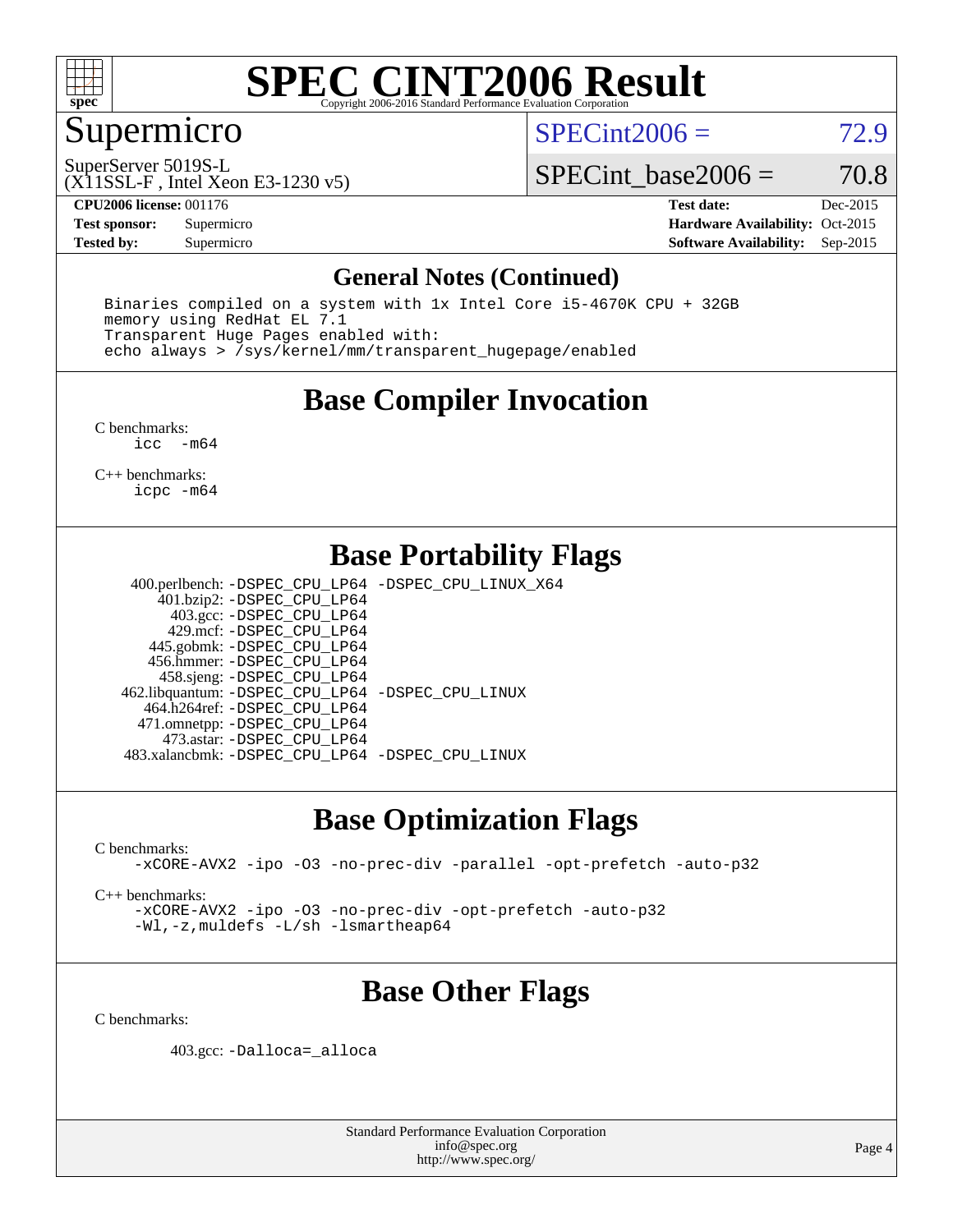

#### Supermicro

 $SPECint2006 = 72.9$  $SPECint2006 = 72.9$ 

(X11SSL-F , Intel Xeon E3-1230 v5) SuperServer 5019S-L

SPECint base2006 =  $70.8$ 

**[CPU2006 license:](http://www.spec.org/auto/cpu2006/Docs/result-fields.html#CPU2006license)** 001176 **[Test date:](http://www.spec.org/auto/cpu2006/Docs/result-fields.html#Testdate)** Dec-2015 **[Test sponsor:](http://www.spec.org/auto/cpu2006/Docs/result-fields.html#Testsponsor)** Supermicro Supermicro **[Hardware Availability:](http://www.spec.org/auto/cpu2006/Docs/result-fields.html#HardwareAvailability)** Oct-2015 **[Tested by:](http://www.spec.org/auto/cpu2006/Docs/result-fields.html#Testedby)** Supermicro **Supermicro [Software Availability:](http://www.spec.org/auto/cpu2006/Docs/result-fields.html#SoftwareAvailability)** Sep-2015

## **[Peak Compiler Invocation](http://www.spec.org/auto/cpu2006/Docs/result-fields.html#PeakCompilerInvocation)**

[C benchmarks \(except as noted below\)](http://www.spec.org/auto/cpu2006/Docs/result-fields.html#Cbenchmarksexceptasnotedbelow): [icc -m64](http://www.spec.org/cpu2006/results/res2016q1/cpu2006-20151223-38516.flags.html#user_CCpeak_intel_icc_64bit_f346026e86af2a669e726fe758c88044)

400.perlbench: [icc -m32 -L/opt/intel/compilers\\_and\\_libraries\\_2016/linux/compiler/lib/ia32\\_lin](http://www.spec.org/cpu2006/results/res2016q1/cpu2006-20151223-38516.flags.html#user_peakCCLD400_perlbench_intel_icc_e10256ba5924b668798078a321b0cb3f)

445.gobmk: [icc -m32 -L/opt/intel/compilers\\_and\\_libraries\\_2016/linux/compiler/lib/ia32\\_lin](http://www.spec.org/cpu2006/results/res2016q1/cpu2006-20151223-38516.flags.html#user_peakCCLD445_gobmk_intel_icc_e10256ba5924b668798078a321b0cb3f)

[C++ benchmarks \(except as noted below\):](http://www.spec.org/auto/cpu2006/Docs/result-fields.html#CXXbenchmarksexceptasnotedbelow)

[icpc -m32 -L/opt/intel/compilers\\_and\\_libraries\\_2016/linux/compiler/lib/ia32\\_lin](http://www.spec.org/cpu2006/results/res2016q1/cpu2006-20151223-38516.flags.html#user_CXXpeak_intel_icpc_b4f50a394bdb4597aa5879c16bc3f5c5)

473.astar: [icpc -m64](http://www.spec.org/cpu2006/results/res2016q1/cpu2006-20151223-38516.flags.html#user_peakCXXLD473_astar_intel_icpc_64bit_fc66a5337ce925472a5c54ad6a0de310)

#### **[Peak Portability Flags](http://www.spec.org/auto/cpu2006/Docs/result-fields.html#PeakPortabilityFlags)**

 400.perlbench: [-D\\_FILE\\_OFFSET\\_BITS=64](http://www.spec.org/cpu2006/results/res2016q1/cpu2006-20151223-38516.flags.html#user_peakPORTABILITY400_perlbench_file_offset_bits_64_438cf9856305ebd76870a2c6dc2689ab) [-DSPEC\\_CPU\\_LINUX\\_IA32](http://www.spec.org/cpu2006/results/res2016q1/cpu2006-20151223-38516.flags.html#b400.perlbench_peakCPORTABILITY_DSPEC_CPU_LINUX_IA32) 401.bzip2: [-DSPEC\\_CPU\\_LP64](http://www.spec.org/cpu2006/results/res2016q1/cpu2006-20151223-38516.flags.html#suite_peakPORTABILITY401_bzip2_DSPEC_CPU_LP64) 403.gcc: [-DSPEC\\_CPU\\_LP64](http://www.spec.org/cpu2006/results/res2016q1/cpu2006-20151223-38516.flags.html#suite_peakPORTABILITY403_gcc_DSPEC_CPU_LP64) 429.mcf: [-DSPEC\\_CPU\\_LP64](http://www.spec.org/cpu2006/results/res2016q1/cpu2006-20151223-38516.flags.html#suite_peakPORTABILITY429_mcf_DSPEC_CPU_LP64) 445.gobmk: [-D\\_FILE\\_OFFSET\\_BITS=64](http://www.spec.org/cpu2006/results/res2016q1/cpu2006-20151223-38516.flags.html#user_peakPORTABILITY445_gobmk_file_offset_bits_64_438cf9856305ebd76870a2c6dc2689ab) 456.hmmer: [-DSPEC\\_CPU\\_LP64](http://www.spec.org/cpu2006/results/res2016q1/cpu2006-20151223-38516.flags.html#suite_peakPORTABILITY456_hmmer_DSPEC_CPU_LP64) 458.sjeng: [-DSPEC\\_CPU\\_LP64](http://www.spec.org/cpu2006/results/res2016q1/cpu2006-20151223-38516.flags.html#suite_peakPORTABILITY458_sjeng_DSPEC_CPU_LP64) 462.libquantum: [-DSPEC\\_CPU\\_LP64](http://www.spec.org/cpu2006/results/res2016q1/cpu2006-20151223-38516.flags.html#suite_peakPORTABILITY462_libquantum_DSPEC_CPU_LP64) [-DSPEC\\_CPU\\_LINUX](http://www.spec.org/cpu2006/results/res2016q1/cpu2006-20151223-38516.flags.html#b462.libquantum_peakCPORTABILITY_DSPEC_CPU_LINUX) 464.h264ref: [-DSPEC\\_CPU\\_LP64](http://www.spec.org/cpu2006/results/res2016q1/cpu2006-20151223-38516.flags.html#suite_peakPORTABILITY464_h264ref_DSPEC_CPU_LP64) 471.omnetpp: [-D\\_FILE\\_OFFSET\\_BITS=64](http://www.spec.org/cpu2006/results/res2016q1/cpu2006-20151223-38516.flags.html#user_peakPORTABILITY471_omnetpp_file_offset_bits_64_438cf9856305ebd76870a2c6dc2689ab) 473.astar: [-DSPEC\\_CPU\\_LP64](http://www.spec.org/cpu2006/results/res2016q1/cpu2006-20151223-38516.flags.html#suite_peakPORTABILITY473_astar_DSPEC_CPU_LP64) 483.xalancbmk: [-D\\_FILE\\_OFFSET\\_BITS=64](http://www.spec.org/cpu2006/results/res2016q1/cpu2006-20151223-38516.flags.html#user_peakPORTABILITY483_xalancbmk_file_offset_bits_64_438cf9856305ebd76870a2c6dc2689ab) [-DSPEC\\_CPU\\_LINUX](http://www.spec.org/cpu2006/results/res2016q1/cpu2006-20151223-38516.flags.html#b483.xalancbmk_peakCXXPORTABILITY_DSPEC_CPU_LINUX)

## **[Peak Optimization Flags](http://www.spec.org/auto/cpu2006/Docs/result-fields.html#PeakOptimizationFlags)**

[C benchmarks](http://www.spec.org/auto/cpu2006/Docs/result-fields.html#Cbenchmarks):

```
 400.perlbench: -xCORE-AVX2(pass 2) -prof-gen:threadsafe(pass 1)
-no-prec-div(pass 2)-par-num-threads=1(pass 1) -prof-use(pass 2) -opt-prefetch
-ansi-alias
```
 401.bzip2: [-xCORE-AVX2](http://www.spec.org/cpu2006/results/res2016q1/cpu2006-20151223-38516.flags.html#user_peakPASS2_CFLAGSPASS2_LDCFLAGS401_bzip2_f-xAVX2_5f5fc0cbe2c9f62c816d3e45806c70d7)(pass 2) [-prof-gen:threadsafe](http://www.spec.org/cpu2006/results/res2016q1/cpu2006-20151223-38516.flags.html#user_peakPASS1_CFLAGSPASS1_LDCFLAGS401_bzip2_prof_gen_21a26eb79f378b550acd7bec9fe4467a)(pass 1)  $-i\text{po}(pass 2) -03(pass 2) -no-prec-div$  $-i\text{po}(pass 2) -03(pass 2) -no-prec-div$ [-par-num-threads=1](http://www.spec.org/cpu2006/results/res2016q1/cpu2006-20151223-38516.flags.html#user_peakPASS1_CFLAGSPASS1_LDCFLAGS401_bzip2_par_num_threads_786a6ff141b4e9e90432e998842df6c2)(pass 1) [-prof-use](http://www.spec.org/cpu2006/results/res2016q1/cpu2006-20151223-38516.flags.html#user_peakPASS2_CFLAGSPASS2_LDCFLAGS401_bzip2_prof_use_bccf7792157ff70d64e32fe3e1250b55)(pass 2) [-auto-ilp32](http://www.spec.org/cpu2006/results/res2016q1/cpu2006-20151223-38516.flags.html#user_peakCOPTIMIZE401_bzip2_f-auto-ilp32) [-opt-prefetch](http://www.spec.org/cpu2006/results/res2016q1/cpu2006-20151223-38516.flags.html#user_peakCOPTIMIZE401_bzip2_f-opt-prefetch) [-ansi-alias](http://www.spec.org/cpu2006/results/res2016q1/cpu2006-20151223-38516.flags.html#user_peakCOPTIMIZE401_bzip2_f-ansi-alias)

 403.gcc: [-xCORE-AVX2](http://www.spec.org/cpu2006/results/res2016q1/cpu2006-20151223-38516.flags.html#user_peakCOPTIMIZE403_gcc_f-xAVX2_5f5fc0cbe2c9f62c816d3e45806c70d7) [-ipo](http://www.spec.org/cpu2006/results/res2016q1/cpu2006-20151223-38516.flags.html#user_peakCOPTIMIZE403_gcc_f-ipo) [-O3](http://www.spec.org/cpu2006/results/res2016q1/cpu2006-20151223-38516.flags.html#user_peakCOPTIMIZE403_gcc_f-O3) [-no-prec-div](http://www.spec.org/cpu2006/results/res2016q1/cpu2006-20151223-38516.flags.html#user_peakCOPTIMIZE403_gcc_f-no-prec-div) [-inline-calloc](http://www.spec.org/cpu2006/results/res2016q1/cpu2006-20151223-38516.flags.html#user_peakCOPTIMIZE403_gcc_f-inline-calloc) [-opt-malloc-options=3](http://www.spec.org/cpu2006/results/res2016q1/cpu2006-20151223-38516.flags.html#user_peakCOPTIMIZE403_gcc_f-opt-malloc-options_13ab9b803cf986b4ee62f0a5998c2238) [-auto-ilp32](http://www.spec.org/cpu2006/results/res2016q1/cpu2006-20151223-38516.flags.html#user_peakCOPTIMIZE403_gcc_f-auto-ilp32)

 429.mcf: [-xCORE-AVX2](http://www.spec.org/cpu2006/results/res2016q1/cpu2006-20151223-38516.flags.html#user_peakCOPTIMIZE429_mcf_f-xAVX2_5f5fc0cbe2c9f62c816d3e45806c70d7) [-ipo](http://www.spec.org/cpu2006/results/res2016q1/cpu2006-20151223-38516.flags.html#user_peakCOPTIMIZE429_mcf_f-ipo) [-O3](http://www.spec.org/cpu2006/results/res2016q1/cpu2006-20151223-38516.flags.html#user_peakCOPTIMIZE429_mcf_f-O3) [-no-prec-div](http://www.spec.org/cpu2006/results/res2016q1/cpu2006-20151223-38516.flags.html#user_peakCOPTIMIZE429_mcf_f-no-prec-div) [-parallel](http://www.spec.org/cpu2006/results/res2016q1/cpu2006-20151223-38516.flags.html#user_peakCOPTIMIZE429_mcf_f-parallel) [-opt-prefetch](http://www.spec.org/cpu2006/results/res2016q1/cpu2006-20151223-38516.flags.html#user_peakCOPTIMIZE429_mcf_f-opt-prefetch) [-auto-p32](http://www.spec.org/cpu2006/results/res2016q1/cpu2006-20151223-38516.flags.html#user_peakCOPTIMIZE429_mcf_f-auto-p32)

Continued on next page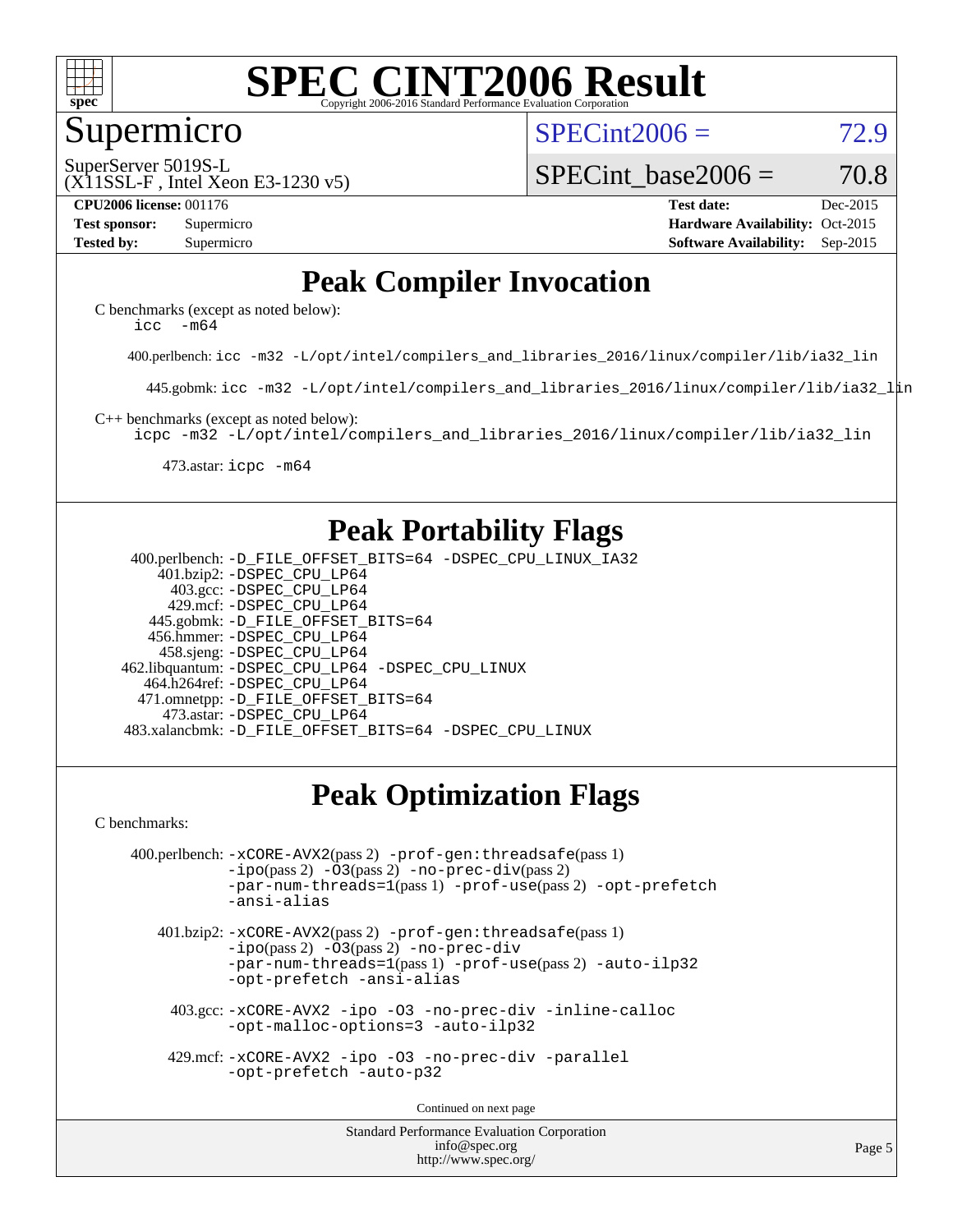

Supermicro

 $SPECint2006 = 72.9$  $SPECint2006 = 72.9$ 

(X11SSL-F , Intel Xeon E3-1230 v5) SuperServer 5019S-L

SPECint base2006 =  $70.8$ 

**[CPU2006 license:](http://www.spec.org/auto/cpu2006/Docs/result-fields.html#CPU2006license)** 001176 **[Test date:](http://www.spec.org/auto/cpu2006/Docs/result-fields.html#Testdate)** Dec-2015

| <b>Test sponsor:</b> | Supermicro |
|----------------------|------------|
| <b>Tested by:</b>    | Supermicro |

**[Hardware Availability:](http://www.spec.org/auto/cpu2006/Docs/result-fields.html#HardwareAvailability)** Oct-2015 **[Software Availability:](http://www.spec.org/auto/cpu2006/Docs/result-fields.html#SoftwareAvailability)** Sep-2015

## **[Peak Optimization Flags \(Continued\)](http://www.spec.org/auto/cpu2006/Docs/result-fields.html#PeakOptimizationFlags)**

 445.gobmk: [-xCORE-AVX2](http://www.spec.org/cpu2006/results/res2016q1/cpu2006-20151223-38516.flags.html#user_peakPASS2_CFLAGSPASS2_LDCFLAGS445_gobmk_f-xAVX2_5f5fc0cbe2c9f62c816d3e45806c70d7)(pass 2) [-prof-gen:threadsafe](http://www.spec.org/cpu2006/results/res2016q1/cpu2006-20151223-38516.flags.html#user_peakPASS1_CFLAGSPASS1_LDCFLAGS445_gobmk_prof_gen_21a26eb79f378b550acd7bec9fe4467a)(pass 1) [-prof-use](http://www.spec.org/cpu2006/results/res2016q1/cpu2006-20151223-38516.flags.html#user_peakPASS2_CFLAGSPASS2_LDCFLAGS445_gobmk_prof_use_bccf7792157ff70d64e32fe3e1250b55)(pass 2) [-par-num-threads=1](http://www.spec.org/cpu2006/results/res2016q1/cpu2006-20151223-38516.flags.html#user_peakPASS1_CFLAGSPASS1_LDCFLAGS445_gobmk_par_num_threads_786a6ff141b4e9e90432e998842df6c2)(pass 1) [-ansi-alias](http://www.spec.org/cpu2006/results/res2016q1/cpu2006-20151223-38516.flags.html#user_peakCOPTIMIZE445_gobmk_f-ansi-alias)

456.hmmer: basepeak = yes

 458.sjeng: [-xCORE-AVX2](http://www.spec.org/cpu2006/results/res2016q1/cpu2006-20151223-38516.flags.html#user_peakPASS2_CFLAGSPASS2_LDCFLAGS458_sjeng_f-xAVX2_5f5fc0cbe2c9f62c816d3e45806c70d7)(pass 2) [-prof-gen:threadsafe](http://www.spec.org/cpu2006/results/res2016q1/cpu2006-20151223-38516.flags.html#user_peakPASS1_CFLAGSPASS1_LDCFLAGS458_sjeng_prof_gen_21a26eb79f378b550acd7bec9fe4467a)(pass 1)  $-ipo(pass 2) -\overline{O3(pass 2)}$  $-ipo(pass 2) -\overline{O3(pass 2)}$  [-no-prec-div](http://www.spec.org/cpu2006/results/res2016q1/cpu2006-20151223-38516.flags.html#user_peakPASS2_CFLAGSPASS2_LDCFLAGS458_sjeng_f-no-prec-div)(pass 2) [-par-num-threads=1](http://www.spec.org/cpu2006/results/res2016q1/cpu2006-20151223-38516.flags.html#user_peakPASS1_CFLAGSPASS1_LDCFLAGS458_sjeng_par_num_threads_786a6ff141b4e9e90432e998842df6c2)(pass 1) [-prof-use](http://www.spec.org/cpu2006/results/res2016q1/cpu2006-20151223-38516.flags.html#user_peakPASS2_CFLAGSPASS2_LDCFLAGS458_sjeng_prof_use_bccf7792157ff70d64e32fe3e1250b55)(pass 2) [-unroll4](http://www.spec.org/cpu2006/results/res2016q1/cpu2006-20151223-38516.flags.html#user_peakCOPTIMIZE458_sjeng_f-unroll_4e5e4ed65b7fd20bdcd365bec371b81f)

 $462$ .libquantum: basepeak = yes

 $464.h264$ ref: basepeak = yes

[C++ benchmarks:](http://www.spec.org/auto/cpu2006/Docs/result-fields.html#CXXbenchmarks)

```
 471.omnetpp: -xCORE-AVX2(pass 2) -prof-gen:threadsafe(pass 1)
-i\text{po}(pass 2) -03(pass 2) -no-prec-div(pass 2)-par-num-threads=1(pass 1) -prof-use(pass 2)
-opt-ra-region-strategy=block -ansi-alias
-Wl,-z,muldefs -L/sh -lsmartheap
```
 473.astar: [-xCORE-AVX2](http://www.spec.org/cpu2006/results/res2016q1/cpu2006-20151223-38516.flags.html#user_peakCXXOPTIMIZE473_astar_f-xAVX2_5f5fc0cbe2c9f62c816d3e45806c70d7) [-ipo](http://www.spec.org/cpu2006/results/res2016q1/cpu2006-20151223-38516.flags.html#user_peakCXXOPTIMIZE473_astar_f-ipo) [-O3](http://www.spec.org/cpu2006/results/res2016q1/cpu2006-20151223-38516.flags.html#user_peakCXXOPTIMIZE473_astar_f-O3) [-no-prec-div](http://www.spec.org/cpu2006/results/res2016q1/cpu2006-20151223-38516.flags.html#user_peakCXXOPTIMIZE473_astar_f-no-prec-div) [-opt-prefetch](http://www.spec.org/cpu2006/results/res2016q1/cpu2006-20151223-38516.flags.html#user_peakCXXOPTIMIZE473_astar_f-opt-prefetch) [-auto-p32](http://www.spec.org/cpu2006/results/res2016q1/cpu2006-20151223-38516.flags.html#user_peakCXXOPTIMIZE473_astar_f-auto-p32) [-Wl,-z,muldefs](http://www.spec.org/cpu2006/results/res2016q1/cpu2006-20151223-38516.flags.html#user_peakEXTRA_LDFLAGS473_astar_link_force_multiple1_74079c344b956b9658436fd1b6dd3a8a) [-L/sh -lsmartheap64](http://www.spec.org/cpu2006/results/res2016q1/cpu2006-20151223-38516.flags.html#user_peakEXTRA_LIBS473_astar_SmartHeap64_ed4ef857ce90951921efb0d91eb88472)

 483.xalancbmk: [-xCORE-AVX2](http://www.spec.org/cpu2006/results/res2016q1/cpu2006-20151223-38516.flags.html#user_peakCXXOPTIMIZE483_xalancbmk_f-xAVX2_5f5fc0cbe2c9f62c816d3e45806c70d7) [-ipo](http://www.spec.org/cpu2006/results/res2016q1/cpu2006-20151223-38516.flags.html#user_peakCXXOPTIMIZE483_xalancbmk_f-ipo) [-O3](http://www.spec.org/cpu2006/results/res2016q1/cpu2006-20151223-38516.flags.html#user_peakCXXOPTIMIZE483_xalancbmk_f-O3) [-no-prec-div](http://www.spec.org/cpu2006/results/res2016q1/cpu2006-20151223-38516.flags.html#user_peakCXXOPTIMIZE483_xalancbmk_f-no-prec-div) [-opt-prefetch](http://www.spec.org/cpu2006/results/res2016q1/cpu2006-20151223-38516.flags.html#user_peakCXXOPTIMIZE483_xalancbmk_f-opt-prefetch) [-ansi-alias](http://www.spec.org/cpu2006/results/res2016q1/cpu2006-20151223-38516.flags.html#user_peakCXXOPTIMIZE483_xalancbmk_f-ansi-alias) [-Wl,-z,muldefs](http://www.spec.org/cpu2006/results/res2016q1/cpu2006-20151223-38516.flags.html#user_peakEXTRA_LDFLAGS483_xalancbmk_link_force_multiple1_74079c344b956b9658436fd1b6dd3a8a) [-L/sh -lsmartheap](http://www.spec.org/cpu2006/results/res2016q1/cpu2006-20151223-38516.flags.html#user_peakEXTRA_LIBS483_xalancbmk_SmartHeap_32f6c82aa1ed9c52345d30cf6e4a0499)

## **[Peak Other Flags](http://www.spec.org/auto/cpu2006/Docs/result-fields.html#PeakOtherFlags)**

[C benchmarks](http://www.spec.org/auto/cpu2006/Docs/result-fields.html#Cbenchmarks):

403.gcc: [-Dalloca=\\_alloca](http://www.spec.org/cpu2006/results/res2016q1/cpu2006-20151223-38516.flags.html#b403.gcc_peakEXTRA_CFLAGS_Dalloca_be3056838c12de2578596ca5467af7f3)

The flags files that were used to format this result can be browsed at <http://www.spec.org/cpu2006/flags/Intel-ic16.0-official-linux64.html>

<http://www.spec.org/cpu2006/flags/Supermicro-Platform-Settings-V1.2-revH.html>

You can also download the XML flags sources by saving the following links: <http://www.spec.org/cpu2006/flags/Intel-ic16.0-official-linux64.xml> <http://www.spec.org/cpu2006/flags/Supermicro-Platform-Settings-V1.2-revH.xml>